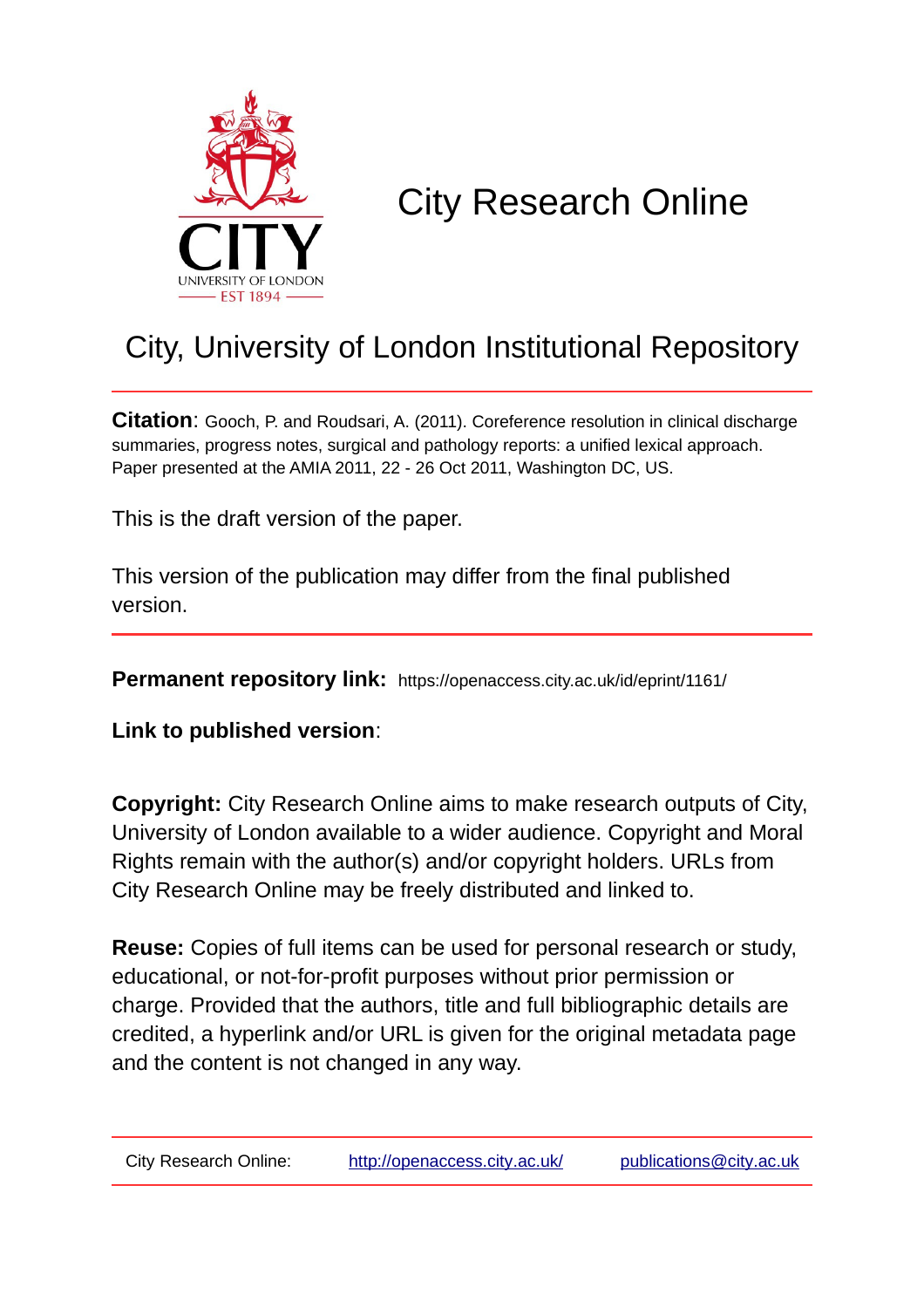## **Coreference resolution in clinical discharge summaries, progress notes, surgical and pathology reports: a unified lexical approach**

### **Phil Gooch<sup>1</sup> , Abdul Roudsari1,2 1 Centre for Health Informatics, City University, London, UK 2 School of Health Information Science, University of Victoria, BC, Canada**

#### **Abstract**

*We developed a lexical rule-based system that uses a unified approach to resolving coreference across a wide variety of clinical records comprising discharge summaries, progress notes, pathology, radiology and surgical reports from two corpora (Ontology Development and Information Extraction (ODIE) and i2b2/VA) provided for the fifth i2b2/VA shared task. Taking the unweighted mean between 4 coreference metrics, validation of the system against the i2b2/VA corpus attained an overall F-score of 87.7% across all mention classes, with a maximum of 93.1% for coreference of persons, and a minimum of 77.2% for coreference of tests. For the ODIE corpus the overall F-score across all mention classes was 79.4%, with a maximum of 82.0% for coreference of persons and a minimum of 13.1% for coreference of diagnostic reagents. For the ODIE corpus our results are comparable to the mean reported inter-annotator agreement with the gold standard. We discuss the four categories of errors we identified, and how these might be addressed. The system uses a number of reusable modules and techniques that may be of benefit to the research community.*

#### **Introduction**

Automated recognition of coreference, i.e. identity relations between noun phrases, and anaphoric relations, such as noun-phrase–pronoun pairs and part-whole relations, has become an increasingly important topic within the sphere of biomedical natural language processing. However, in a review of coreference methodologies, Zheng et al.<sup>1</sup> noted that there was a lack of both manually annotated corpora and automated systems for identifying coreference within the clinical domain. They concluded that an approach that identifies patterns specific to clinical texts, combined with adaptation of more general methods, would be a necessary first step towards a solution.<sup>1</sup>

Citing this lack of annotated corpora, Savova et al.<sup>2</sup> created a gold standard data set of clinical anaphoric relations – the Ontology Development and Information Extraction (ODIE) corpus. Their ongoing goal is to develop and evaluate tools and methodologies to resolve coreference in clinical texts. In this context, the focus of the fifth i2b2/VA challenge is on coreference resolution, and consists of three tasks:

- Task 1A: End-to-end identification, classification and intra-document coreference of concept mentions such as pronouns, people, procedures, diseases or syndromes, signs or symptoms, laboratory or test results, and anatomical sites, from the ODIE corpus<sup>2</sup>. The training set of 97 files consists of de-identified clinical notes and pathology reports from the Mayo Clinic, plus discharge summaries, progress notes, radiology reports, surgical pathology reports, and progress notes from the University of Pittsburgh Medical Center (UPMC).
- Task 1B: Intra-document coreference of concept mentions from the ODIE corpus, where mentions have already been identified and classified according to their UMLS semantic type.
- Task 1C: Intra-document coreference of concept mentions from the i2b2/VA corpus<sup>3</sup>. The training set of 492 files consists of de-identified discharge summaries from Partners HealthCare, Beth Israel Deaconess Medical Center, and UPMC. Mentions have already been identified and classified as Person, Problem, Treatment, Test and Pronoun (these are the ground truth concepts from the 2010 Challenge).

Inter-document coreference is out of scope for this challenge. In both the ODIE and i2b2/VA corpora, the guidelines used by human annotators to create the ground truth markables and coreference pairs were supplied to participants. The goal is to create a system that generates, for each input document, complete coreference chains for each discrete concept instance, in which the concept's class, and the text string and line/word offset of each co-referent markable are identified. For example:

```
c="right hip osteoarthritis" 21:0 21:2||c="advanced osteoarthritis of his 
right hip" 49:3 49:8||c="severe osteoarthritis of the right hip" 51:6 
51:11||t="coref problem"
```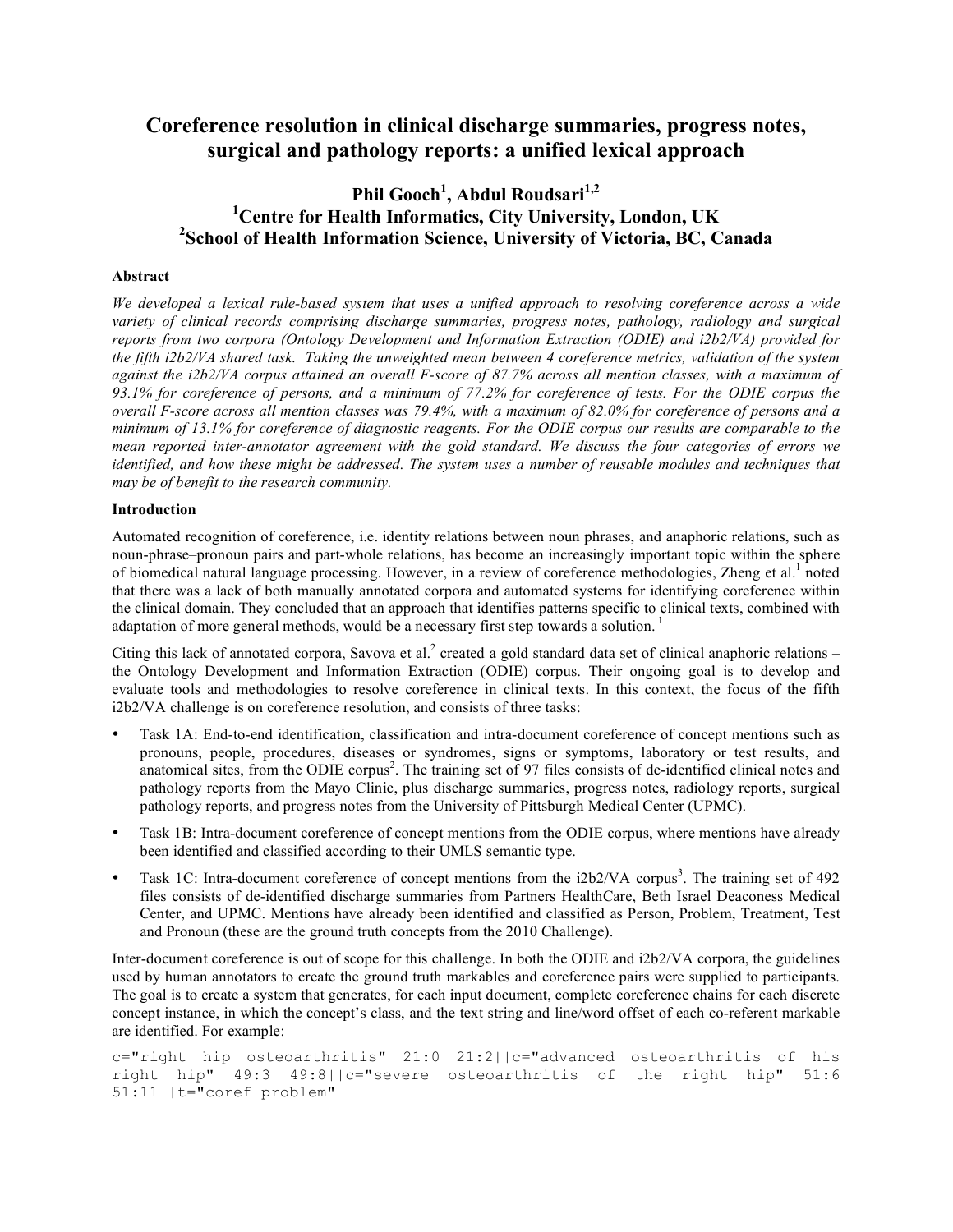c="the patient" 22:0 22:1||c="she" 23:0 23:0||c="she" 24:0 24:0||c="her" 26:0 26:0||c="she" 27:0 27:0||c="she" 29:0 29:0||t="coref person"

In this paper, we describe our approach to Tasks 1B and 1C of this challenge and present cross-validation results for each data set within both training corpora.

#### **Methods**

The basis of our architecture is a rule-based system within the  $GATE<sup>4</sup>$  framework. The ground truth data sets provide line and word offsets for each markable, whereas GATE works with character offsets. We merged the concept markables, coreference pipeline file and source document for each record into a single XML file using the Knowtator conversion tool<sup>5</sup>, and then wrote an XSLT transformation to convert this to the standoff XML annotation format used by GATE.

Using the i2b2/VA coreference annotation guidelines<sup>3</sup>, the ODIE anaphoricity annotation guidelines<sup>6</sup>, and a weighted random selection of 20 documents from both training corpora, we developed a set of general scenarios, applicable to both the i2b2/VA and ODIE corpora, that an automated system would need to consider:

- 1. Recognition of word synonyms, particularly for SignOrSymptom and Problem classes. For example, coreferring 'chills' with 'shivering' and 'inflammation' with 'swelling'.
- 2. Recognition of hypernyms and hyponyms, particularly for Problem, DiseaseOrSyndrome, Treatment and Procedure classes. For example, co-referencing 'staph bacteraemia' with 'the [infection]<sub>hypernym</sub>', 'stereotactic biopsy' with 'the [procedure]<sub>hypernym</sub>'.
- 3. Recognition of whole/part (meronym/holonym) relations, particularly for anatomical terms within mentions. For example, co-referencing 'the patient's [head] wound laceration' with 'her [scalp]<sub>holonym</sub> laceration'.
- 4. Embedding of domain knowledge for both term equivalence, and processes related to or involved in the antecedent. For example, 'dyspnea' with 'shortness of breath' (term equivalence), 'CABG' with 'the revascularization' (process involved in the CABG procedure).
- 5. Automatic expansion and disambiguation of both standard and non-standard abbreviations. For example 'PT' in a Person mention might be expanded as 'patient', whereas in a Treatment mention it might be expanded as 'physiotherapy', and in a Test class as 'prothrombin time'.
- 6. Automatic correction/suggestion of likely misspellings, e.g. 'disciitis' (discitis), 'pian' (pain).
- 7. Handling agreement between the headwords of noun phrases where the antecedent is more specific than the coreferent, where all other contexts are equal. For example, 'intermittent right neck [swelling] $_{\text{head}}$ ' with 'the [swelling]<sub>head</sub>'.
- 8. Rejection of coreference where the spatial concepts within each mention are different. For example, 'chronic [bilateral]<sub>spatial</sub> concept lower extremity swelling' should not be coreferenced with 'the [right]<sub>spatial\_concept</sub> lower extremity swelling'.
- 9. Rejection of coreference where the quantitative, spatial, temporal or anatomical context around each mention are different. For example:  $[2017-06-14 \quad 02:06AM]$ <sub>temporal</sub> context: 'WBC - 9.4' [2017-06-13 08:05PM] temporal\_context: 'WBC - 9.4' and 'blood pressure' of [120/80]<sub>quantitative\_context</sub> vs. 'blood pressure' of  $[100/70]$ quantitative\_context. Also 'simple atheroma' in the [aortic root]<sub>anatomical\_context</sub> vs. 'simple atheroma' in the [ascending aorta]<sub>anatomical</sub> context<sup>.</sup>
- 10. Rejection of coreference between Problem, DiseaseOrSyndrome, Treatment and Procedure classes within sentences or sections of the document related to family history, or to other non-patient Person mentions.
- 11. Combinations of scenarios, e.g. scenario 1 and 7: '[ecchymosis]<sub>head</sub> of the right posterior thigh' vs 'right thigh [hematoma]head,synonym'.
- 12. Classification of Person mentions in terms of their role within the document. This is necessary as the deidentification process leads, in some cases, to both patients and clinical staff being referred to by multiple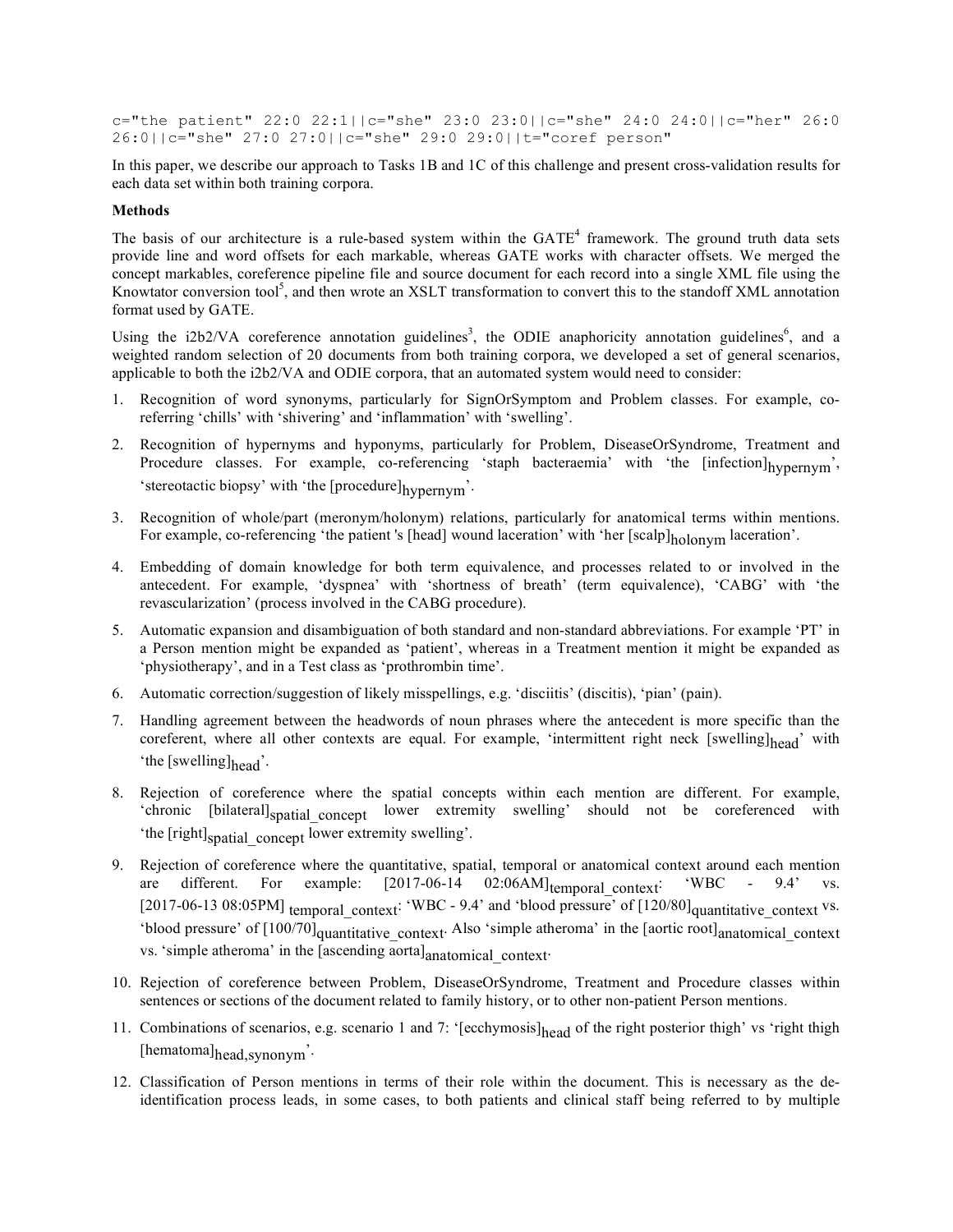names, gender-neutral names, or random strings (e.g. WWWWW or \*\*NAME[XXX YYY]). Does XXXX refer to the patient, or the physician treating them? Can we infer the gender of patient, family and clinician mentions, so that the likelihood of personal pronouns being related to one or the other can, in the absence of other linguistic cues, be calculated?

We implemented these scenarios as a set of linguistic rules in the Java Annotation Patterns Engine (JAPE) language in order to model the manual annotation process described in the guidelines and to generalize solutions to the sorts of problems encountered in the documents sampled. The rules were built on the output of an initial shallow parse and text segmentation pipeline (i.e. tokenization, sentence splitter, POS tagger, morphological analyzer, noun-phrase and verb-phrase chunking) using standard GATE ANNIE<sup>4</sup> components.

An overview of our system architecture is presented in Figure 1 and is described in detail below.

For scenarios 1-3 we developed a plugin that generates WordNet<sup>7</sup> annotations for given input mentions. We used the plugin to pass headwords, anatomical terms and general named entities (see below) to WordNet for discovery of lexical and semantic relations and stored the output as features within a WordNet annotation wrapped by the input mention.

For scenarios 4, 7 and 8 we used MetaMap<sup>8</sup> and the GATE mmserver integration plugin<sup>9</sup> to identify term headwords and to add UMLS CUI and UMLS preferred names for each UMLS semantic type identified by MetaMap as features on each non-Person/Pronoun mention. To reduce the number of features added, we used MetaMap's - term\_processing option (i.e. each mention is treated as a single term), only considered SNOMED CT mappings, and took only the highest-scoring MetaMap mapping group for each mention.

For scenario 5, we took a list of medical abbreviations from Wikipedia<sup>10</sup>, and classified them according to their corresponding ground truth mention classes. A JAPE transducer was used to match abbreviations within mentions of the same class and store the expanded term as a feature on the mention.

For scenario 6, we developed a plugin using the GSpell library<sup>11</sup> and a dictionary derived from the canonical.data file from the LVG toolset<sup>12</sup>. This provides in-situ correction of misspelt non-Person/Pronoun mentions by adding a mention feature containing the suggested spelling. To avoid false positives, spelling correction was limited to words longer than 3 characters, within an edit distance of 1, and only performed on mentions with no MetaMap mapping, and then a MetaMap re-match was attempted on the spell-corrected string.

For scenario 9 we wrote a pattern-based recognizer for general named entities such as number, date, time, duration, measurement, name, role, and age using gazetteer lists of primitives and JAPE expressions. For anatomical terms not extracted by MetaMap term processing we extracted gazetteer lists of anatomical primitives (parts, spaces, locations, bones, muscles, organs) from Wikipedia<sup>13,14</sup> and the Foundational Model of Anatomy<sup>15</sup> and wrote JAPE rules to identify complete anatomical terms in the text via the logical combination of these primitives.

For scenario 10, the system splits source documents into sections and classifies each, based on the text of identifiable headings or paragraph content. Sections classified as being related to family history or historical lab data were then marked by the system as being excluded from coreference (depending on the mentions contained in these sections; for example, in a family history section Person and Pronoun mentions would still be eligible for coreference).

For scenario 12, we performed some preliminary analysis on the distribution of references to the subject of the report (i.e. the patient), and to personal pronouns within the set of all Person mentions in the ground truth concept files and coreference chains. Using regular expressions, we extracted Person-class coreference chains that contained the word "patient" or "pt" from the ground truth data. We also did this for personal pronouns (he, she, his, her etc) across all Person coreference chains and those within 'patient' coreference chains. Table 1 shows the distribution of patient and person pronoun references across the i2b2 and ODIE corpora.

| Table 1. Distribution of Person and pronoun mentions in the ground truth markables and coreference chains. |  |  |  |
|------------------------------------------------------------------------------------------------------------|--|--|--|
|------------------------------------------------------------------------------------------------------------|--|--|--|

|                    | Person* | Personal pronouns | Patient* | Patient personal | Other    |  |
|--------------------|---------|-------------------|----------|------------------|----------|--|
|                    |         |                   |          | pronouns         | pronouns |  |
| Coreference chains | 19484   | 10313             | 14580    | 8879             | 1585     |  |
| Markables          | 21127   | 0421              | n.d.     | n.d.             | 3862     |  |

\* All mentions – includes personal pronouns. n.d. = not done - data not available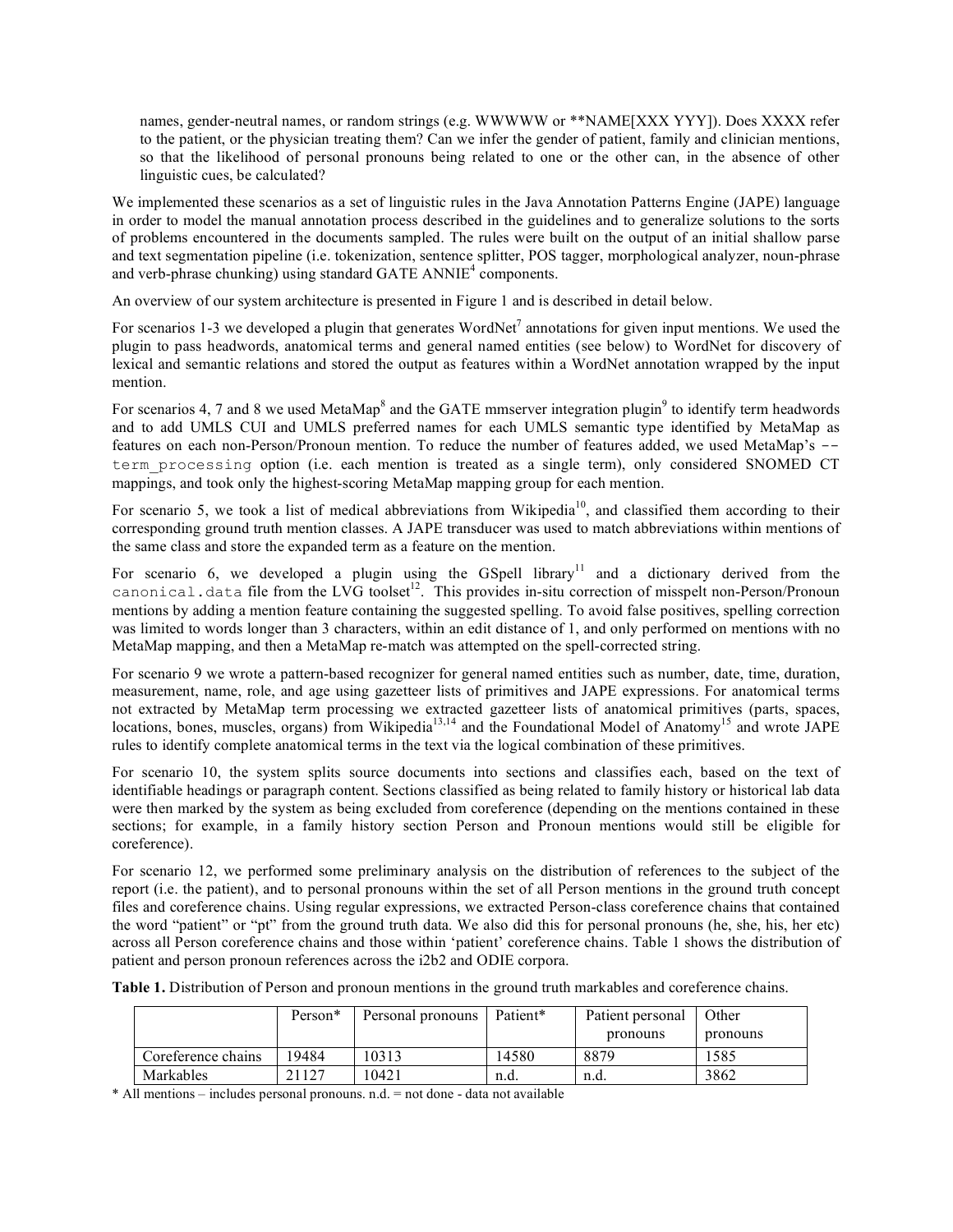As shown in Table 1, 8879 out of 10313 (86.1%) personal pronoun mentions (that appeared in a coreference chain) are related to the patient. Of all coreferenced Person mentions, 14580 out of 19484 (74.8%) are in a patient coreference chain. The remaining mentions are related to members of the clinical team, to family/significant others, or to the person receiving the report. Therefore we considered Person mentions as being classified according to 3 main types:

- patient
- patient's family or significant other
- clinician
	- o author
	- o attending
	- o receiver
	- o referred clinicians (e.g. external teams, social workers etc)

Person mentions were automatically classified according to the above types by the system using a set of JAPE rules and gazetteers of family relations (wife, daughter, brother etc), clinical roles (physician, doctor, nurse etc) and contextual cues (e.g. section heading content and gender identifiers). Given Table 1, non-pronoun Person mentions were classified as being related to the patient by default, unless the context suggested one of the other categories. Contextual cues (e.g. 'this is a 40-year old male') were then used to identify the gender of the patient. In the absence of cues, the document frequency of male and female pronouns were used to infer the patient's gender, given the prior probability (0.86) that a personal pronoun is related to the patient.

Personal pronouns were considered as having either global or local scope. By default, personal pronouns outside quoted speech have global scope. Second- (you, your) and third-person (he, she) singular pronouns are provisionally assigned to the patient if the pronoun's gender matches that of the patient. First-person pronouns are assigned to the report's author. Local scope exceptions are then identified as follows:

- A context switch triggered by a possessive pronoun, e.g. 'his wife … she', 'his oncologist … he'. Additionally, the locally scoped pronoun should agree in gender with that of the new context, if present.
- A context switch triggered by the appearance of a new actor, e.g. 'the social worker is Barbara Cole. She can be contacted on …'
- Role of the report's receiver: By default, references to you, your etc are assumed to be directed to the patient, unless it is clear that the recipient is a clinician (e.g. 'your patient'), in which case, the second-person pronoun is assigned a clinical role.

#### **Pronoun classification**

All non-personal pronouns are classified according to number (singular, plural), case (subjective, objective, possessive), person (first, second, third) and whether they represent pleonastic or anaphoric relations. We identify pleonastic 'it' and 'that' references using a set of general rules that look for temporal phrases ('It is Tuesday', 'it is 10pm'), verb 'to be' phrases ending in 'that' or 'whether' (e.g. 'It is unclear whether …', 'it is important to note that …') and modal 'to be' phrases ending in an infinitive or a conjunction (e.g. 'It should be possible for …', 'It may be sensible to consider …'). Only anaphoric pronouns will participate in coreference.

#### **Algorithms used for coreference chain resolution**

Within the GATE framework we mark coreferent mentions by storing the internal annotation ID of the co-referring term on the coreferent, and create a back-reference by storing the ID of the coreferent on the coreferer. This prevents the creation of cycles in the coreference chain (by checking for the existence of forward or backward references prior to coreferencing pairs), and allows output to be deferred and performed by a separate component.

Coreference of Person mentions is simplified by the automatic classification process described above. We start with pronominal coreference. 'Who' pronouns are paired with the immediately preceding Person mention. Traversing in document order, pairs of nominal Person–third person-pronominal mentions are coreferenced if the genders, scope, role/type and number (singular or plural) agree.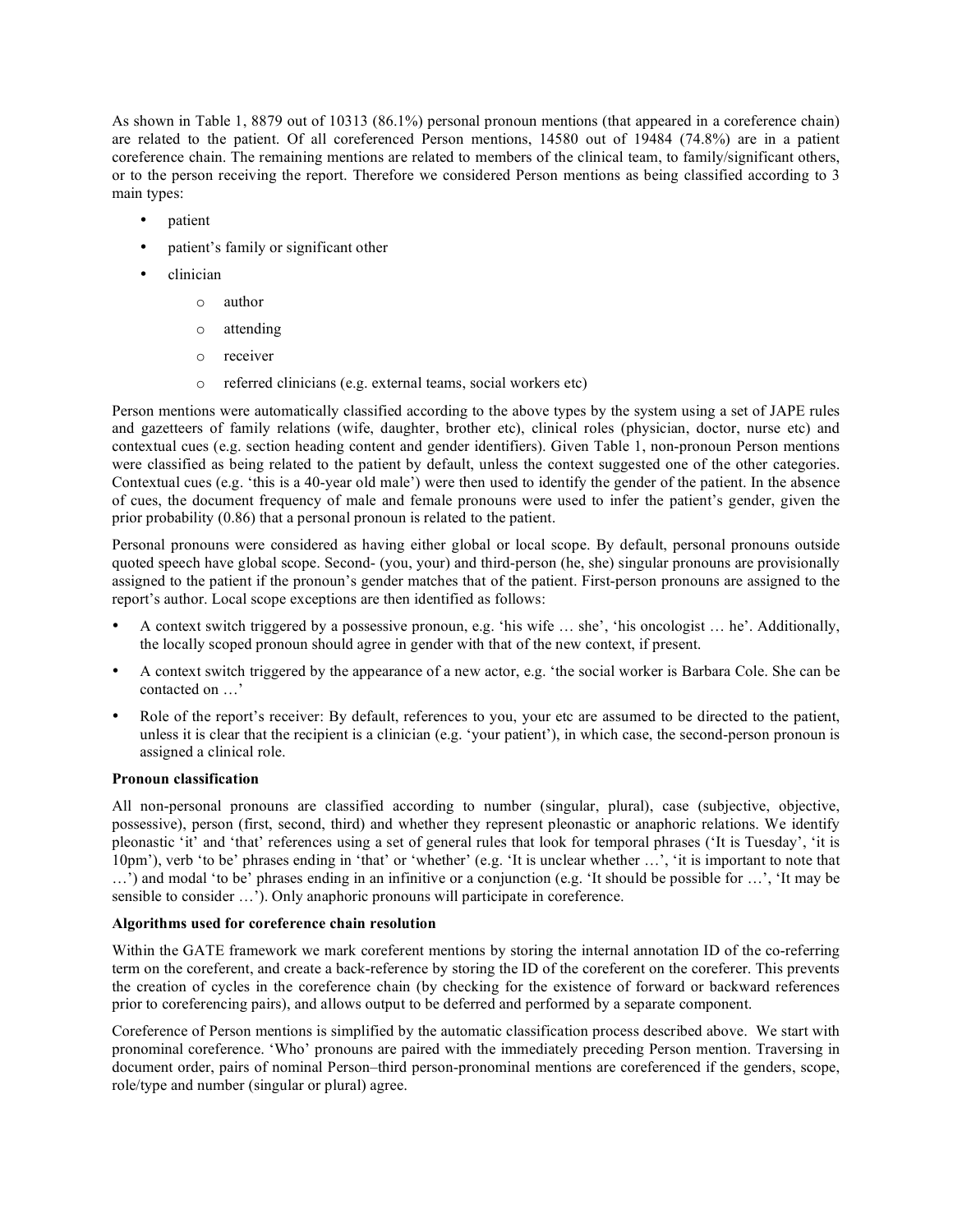To create linked chains, the features of the antecedent are cloned to the coreferent pronoun, so that the pronoun is now effectively a nominal Person mention, and the matching process continues from nominal to pronominal. The coreference chain is completed by matching nominal references, which now consist of nominal Person mentions and personal pronouns converted to nominal mentions by coreference.

Traversing in document order, pairs of Person mentions classified as 'patient' are coreferenced if the genders agree. Person mention pairs classified as 'family' are coreferenced if the genders agree and the string values or WordNet synonyms agree (e.g. sister will co-refer with sibling). Other Person mention pairs are coreferenced by evaluating the following, in order:

- 1. Exactly matching strings are coreferenced
- 2. Mentions with matching first names and surnames, where identifiable, are coreferenced
- 3. First person pronouns of global scope are coreferenced and linked to the primary clinician (usually the report's author)
- 4. Approximately matching strings are coreferenced. Using the SecondString Java library<sup>16</sup>, and following Cohen et al.<sup>17</sup> we take the mean value of the Jaro-Winkler<sup>18</sup> and Monge-Elkan<sup>19</sup> string comparison metrics, which returns a value between 0 (no match) and 1 (strong match). If the result exceeds a tunable threshold (we use 0.85), the two strings are coreferenced. This step allows de-identified name pairs such as '\*\*NAME[AAA , BBB]' : '\*\*NAME[AAA]', and 'Mr. BBBBB' : 'BBBB' to be coreferenced.

#### All string matches are case-insensitive.

Coreference of clinical terms follows a similar approach as for Person mentions. Anaphoric pronouns are resolved against the most recent non-Person antecedent followed by the cloning of antecedent features to the anaphor. Nominal coreference is then attempted for pairs of mentions of the same class, in document order. This is more complex than for Person mentions and involves a voting process based on the number of matching features identified from scenarios 1-11 described above. Coreferencing is not attempted if either of the mention pair occurs in an excluded section (scenario 10) or if the contexts do not match (scenarios 8 and 9). A context match is made if there is a direct match between context features or there is a whole/part relation between the anatomical contexts of mention pairs.

- 1. If contexts match, or one of the pairs has a contextual feature and the other does not, coreferencing is provisionally attempted by attempting solutions to the remaining scenarios.
- 2. If there is an exact string match, the coreference is marked and iteration continues with the next mention pair.

Otherwise, consider marking a match if one or more of the following are true, in order of preference:

- 1. The UMLS CUIs of the head word/phrase in each mention match, or if there is intersection between sets of headword CUIs (where there is more than one), and the spatial contexts (e.g. left, right);
- 2. There is intersection between sets of anatomical terms within each mention and between sets of UMLS semantic types for the headword/phrase;
- 3. The headwords and anatomical contexts match;
- 4. There is an approximate string match, as measured by the mean Jaro-Winkler/Monge-Elkan score within the defined threshold.

Although we developed a module for identifying negated and 'hedge-negated' mentions (e.g. 'surgery may not be appropriate'), we did not use this as the annotation guidelines were not clear on the scope of negated terms within the anaphoric relations to be identified, nor were we able to identify a pattern in the coreference of negated mentions in the ground truth documents that we sampled.

We performed 5 development iterations by running experiments against 5 weighted random selections of 10 records from both training corpora, analyzing the results in-situ using the corpus QA tools within GATE, and made adjustments to the process where errors could be generalized, for example, by making rules more (or less) specific and adjusting the scope of rules that were commonly misfiring. We did not make any document-specific changes to rules although we made use of bootstrapping to enhance the gazetteer lists of abbreviations.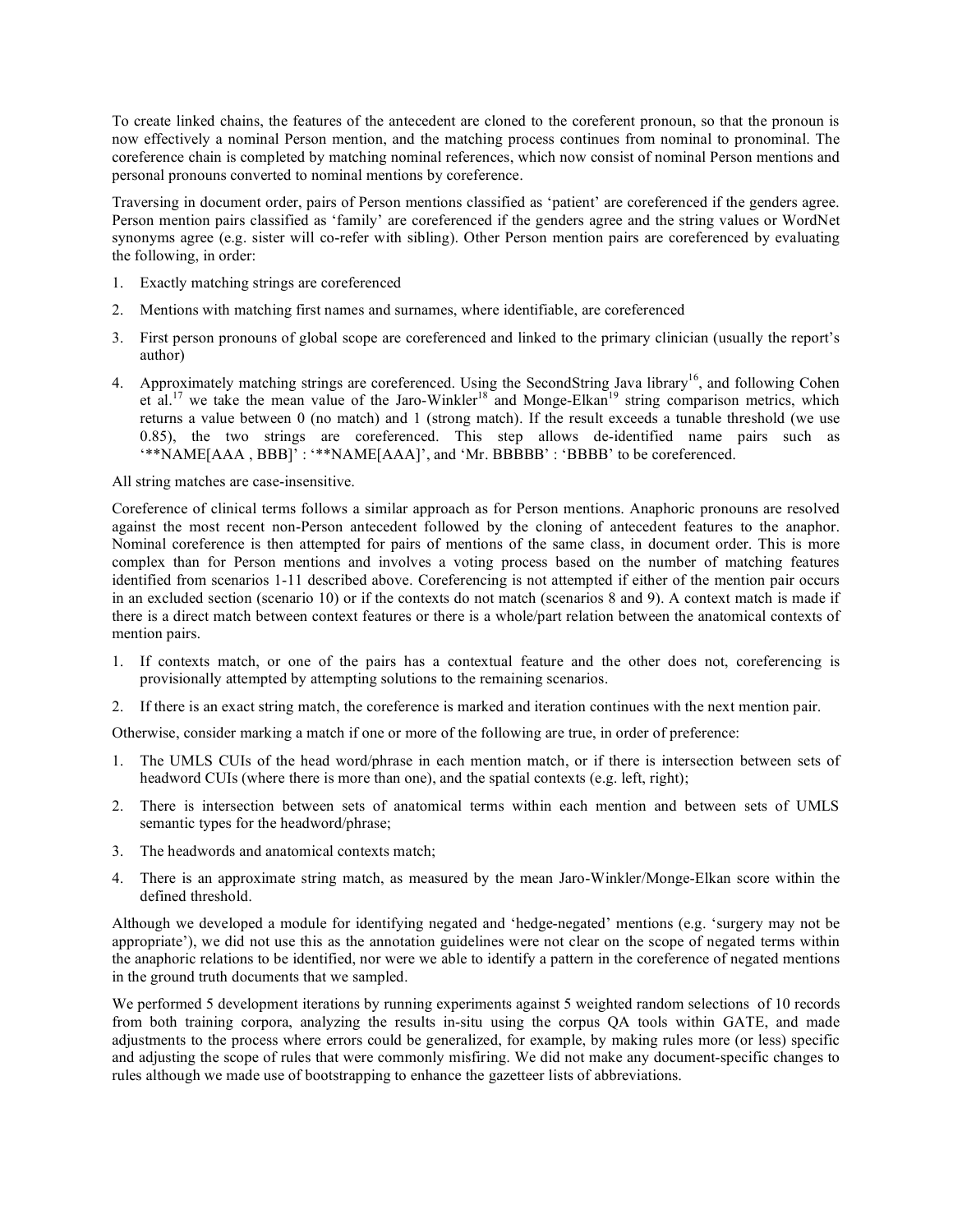Finally, we performed a full validation against both the ODIE and i2b2 corpora (589 documents) using the evaluation script supplied by the challenge organizers. The script reports evaluation results according to 4 coreference metrics implementations: B3, MUC, Blanc, and CEAF, as described by Cai and Strube<sup>20</sup>.



**Figure 1.** System architecture based around the GATE framework. 'Thing' refers to a non-Person mention.

#### **Results**

Validation results for records within the i2b2/VA training corpus are reported in Table 2, broken down by data set and mention class, and showing recall, precision, and *F*-measure scores for each metric for individual classes, and the micro-average *F*-measure across the B3, MUC and CEAF metrics for all classes. Table 3 shows results for the ODIE training corpus after correction of incorrect spans in the ground truth concept and coreference chain files (the full table of scores for the uncorrected UPMC data is not reproduced here; see Discussion).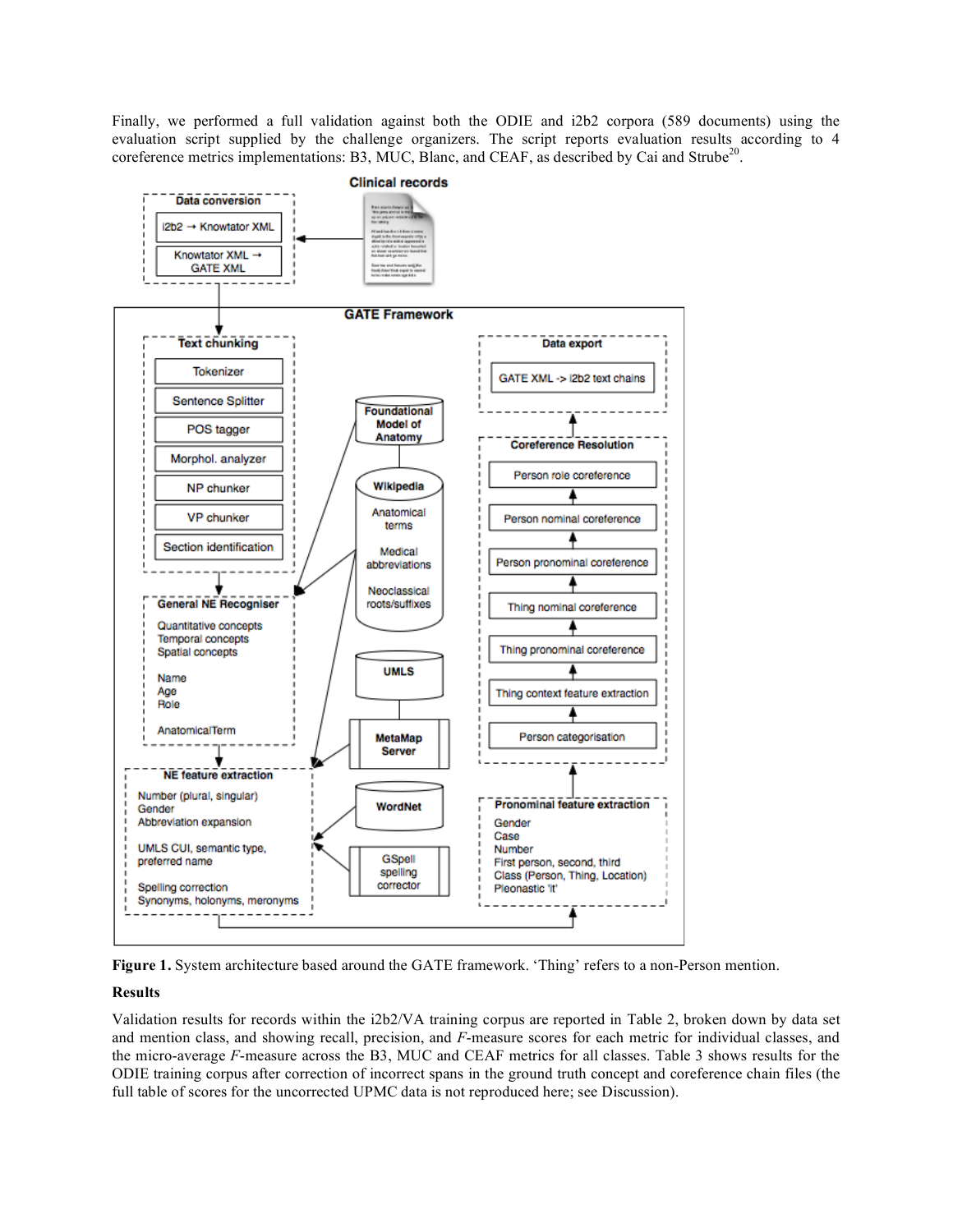|                                         | <b>Metric</b> |      |                |            |      |                |              |      |                |             |      |                |        |
|-----------------------------------------|---------------|------|----------------|------------|------|----------------|--------------|------|----------------|-------------|------|----------------|--------|
|                                         | <b>B3</b>     |      |                | <b>MUC</b> |      |                | <b>Blanc</b> |      |                | <b>CEAF</b> |      |                | $Avg*$ |
|                                         | Rec           | Prec | $\overline{F}$ | Rec        | Prec | $\overline{F}$ | Rec          | Prec | $\overline{F}$ | Rec         | Prec | $\overline{F}$ |        |
| <b>Beth Israel</b>                      |               |      |                |            |      |                |              |      |                |             |      |                |        |
| All classes                             | .966          | .931 | .948           | .756       | .878 | .812           | .978         | .943 | .960           | .816        | .896 | .854           | .871   |
| Person                                  | .956          | 964  | .960           | .964       | .970 | 967.           | .987         | 959. | .973           | .851        | .880 | .866           | .931   |
| Test                                    | .975          | 953  | 964.           | .345       | .598 | .438           | .771         | .624 | .671           | .888        | .940 | .913           | .772   |
| Treatment                               | .964          | .889 | .925           | .522       | .779 | .625           | .837         | .725 | .770           | .746        | .870 | .803           | .784   |
| Problem                                 | .956          | .918 | .937           | .637       | .773 | .698           | .833         | .766 | .796           | .812        | .877 | .843           | .826   |
| Partners Healthcare                     |               |      |                |            |      |                |              |      |                |             |      |                |        |
| All classes                             | .971          | .939 | .955           | .790       | .878 | .832           | .979         | .972 | .976           | 828         | .890 | .858           | .881   |
| Person                                  | .904          | 951  | 927.           | .969       | .953 | .961           | .986         | .985 | .986           | .831        | .769 | .799           | .896   |
| Test                                    | .964          | .930 | .947           | .390       | .662 | .491           | .784         | .644 | .691           | .867        | .933 | .899           | .779   |
| Treatment                               | .961          | 906  | .933           | .584       | .797 | .674           | .861         | .765 | .806           | .800        | .895 | .845           | .817   |
| Problem                                 | .955          | 917  | .936           | .595       | .729 | .655           | .803         | .769 | .785           | .826        | .883 | .853           | .815   |
| University of Pittsburgh Medical Center |               |      |                |            |      |                |              |      |                |             |      |                |        |
| All classes                             | .972          | .941 | 956            | .780       | .882 | .828           | .965         | .921 | .942           | .819        | .894 | .855           | .880   |
| Person                                  | .881          | .923 | .902           | .929       | .923 | .926           | .971         | .942 | .956           | .727        | .709 | .718           | .849   |
| Test                                    | .965          | .925 | .945           | .401       | .724 | .516           | .833         | .648 | .705           | .862        | .939 | .899           | .787   |
| Treatment                               | .972          | .933 | .952           | .608       | .813 | .696           | .872         | .762 | .807           | .856        | .922 | .888           | .845   |
| Problem                                 | 966           | 923  | 944.           | .556       | .793 | .654           | 852          | .691 | .748           | 802         | 905  | .851           | .816   |

Table 2. Coreference results for the i2b2/VA training corpus (492 documents; Task 1C)

\* Unweighted avg. of MUC, B3 and CEAF *F*-measures. Cross-class highest and lowest recall and precision scores highlighted.

|                                         | Metric         |                |                |                              |                          |                |              |                |                |                |                |                          |                              |
|-----------------------------------------|----------------|----------------|----------------|------------------------------|--------------------------|----------------|--------------|----------------|----------------|----------------|----------------|--------------------------|------------------------------|
|                                         | B <sub>3</sub> |                |                | <b>MUC</b>                   |                          |                | <b>Blanc</b> |                |                | <b>CEAF</b>    |                |                          | $Avg*$                       |
|                                         | Rec            | Prec           | $\overline{F}$ | Rec                          | Prec                     | $\overline{F}$ | Rec          | Prec           | $\overline{F}$ | Rec            | Prec           | $\overline{F}$           |                              |
| Mayo                                    |                |                |                |                              |                          |                |              |                |                |                |                |                          |                              |
| All classes                             | .854           | .933           | .892           | .845                         | .709                     | .771           | .888         | .959           | .920           | .803           | .589           | .680                     | .781                         |
| People                                  | .830           | .952           | .887           | .960                         | .918                     | .939           | 929.         | .974           | .950           | .764           | .541           | .633                     | .820                         |
| Disease                                 | .819           | .895           | .855           | .632                         | .434                     | .514           | .612         | .776           | .658           | .792           | .577           | .667                     | .679                         |
| Symptom                                 | .901           | 926            | .913           | .662                         | .544                     | .597           | .619         | .707           | .605           | .817           | .810           | .814                     | .775                         |
| Anat. Site                              | .844           | 920            | .880           | .678                         | 500                      | .576           | .669         | .826           | .723           | .783           | .603           | .681                     | .712                         |
| Reagent†                                | .174           | 1.00           | .296           | .000                         | 000.                     | .000           | .500         | .397           | .329           | .306           | .057           | .096                     | .131                         |
| Organ Fn. †                             | .250           | 1.00           | .400           | .000                         | .000                     | .000           | .500         | $-.500$        | .000           | .667           | .667           | .667                     | .356                         |
| Lab. Result                             | .778           | .875           | .824           | 1.00                         | .500                     | .667           | .667         | .800           | .625           | .933           | .700           | .800                     | .764                         |
| Procedure                               | .859           | .928           | .892           | .641                         | .465                     | .539           | .675         | .730           | .699           | .839           | .739           | .786                     | .739                         |
| University of Pittsburgh Medical Center |                |                |                |                              |                          |                |              |                |                |                |                |                          |                              |
| All classes                             | .893           | .918           | .905           | .850                         | .820                     | .835           | .946         | .944           | .945           | .721           | .644           | .680                     | .807                         |
| People                                  | .860           | 902            | .880           | .928                         | .923                     | .925           | .961         | .948           | .954           | .529           | .521           | .525                     | .777                         |
| Disease                                 | .858           | .897           | .877           | .728                         | .665                     | .695           | .788         | .844           | .813           | .807           | .695           | .746                     | .773                         |
| Symptom                                 | .949           | .906           | .927           | .609                         | .739                     | .668           | .759         | .783           | .771           | .768           | .854           | .809                     | .801                         |
| Anat. Site                              | .770           | .873           | .818           | .739                         | .628                     | .679           | .641         | .820           | .693           | .536           | .373           | .440                     | .646                         |
| Reagent†, ††                            | ä,             | $\blacksquare$ | $\blacksquare$ | $\qquad \qquad \blacksquare$ | $\overline{\phantom{a}}$ | $\blacksquare$ | ÷,           | $\blacksquare$ | ÷,             | $\blacksquare$ | $\blacksquare$ | $\overline{\phantom{a}}$ | $\qquad \qquad \blacksquare$ |
| Organ Fn.                               | .593           | .770           | .670           | .714                         | .556                     | .625           | .533         | .561           | .489           | .704           | .302           | .422                     | .572                         |
| Lab. Result††                           | 1.00           | 957.           | .978           | .000                         | .000                     | .000           | .498         | .500           | .499           | .895           | .971           | .932                     | .637                         |
| Procedure                               | .736           | .880           | .802           | 803                          | .560                     | .659           | .683         | .868           | .743           | .769           | .573           | .657                     | .706                         |

**Table 3.** Coreference results for the ODIE training corpus (97 documents; Task 1B).

\* Unweighted avg. of MUC, B3 and CEAF *F*-measures. † 0 system results †† 0 ground truth results; treat scores with caution.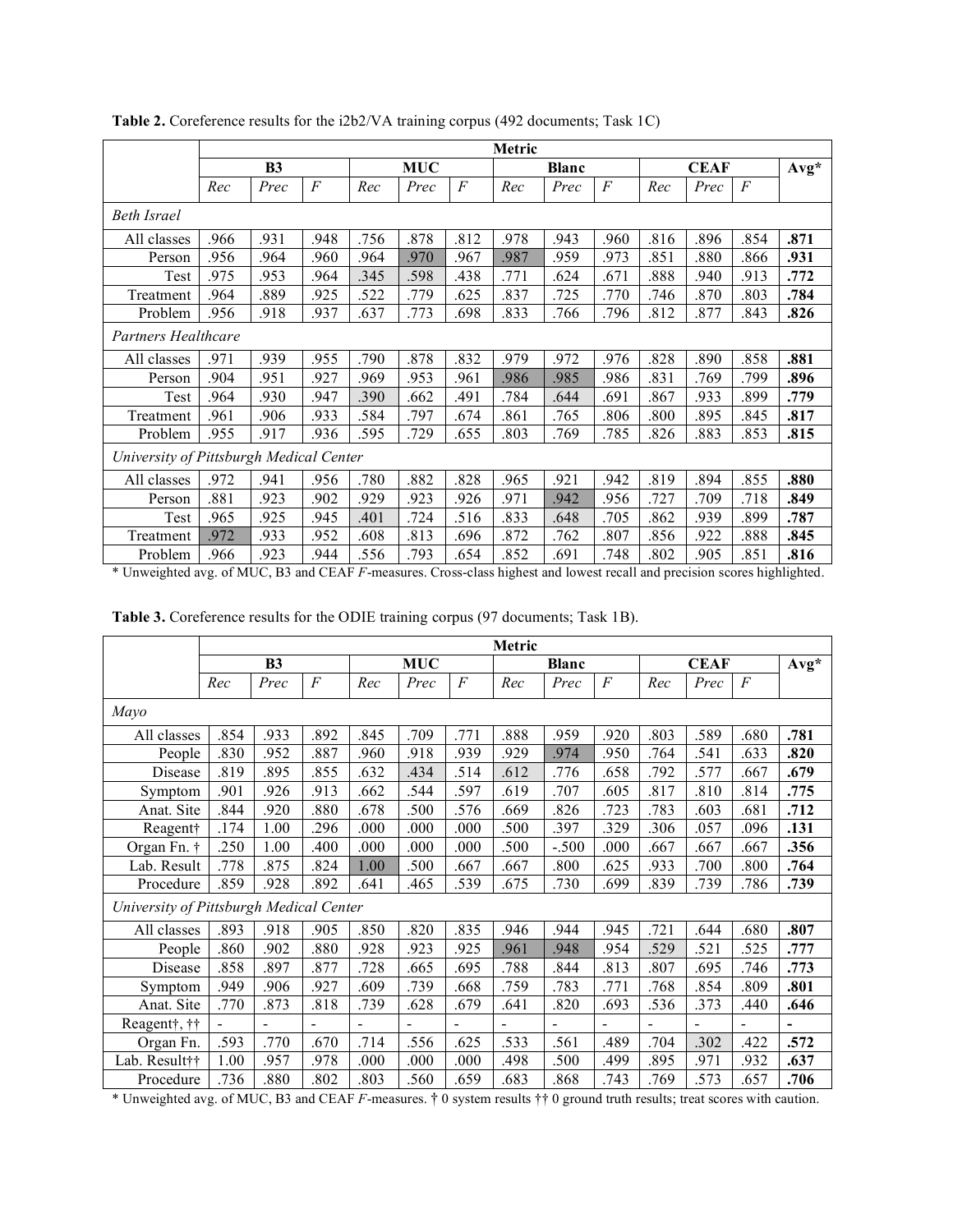The highest and lowest cross-class precision and recall scores for non-null system results in each data set are shaded in both tables. High precision and/or recall scores in cases of null results in either the system output or ground truth key set do not appear to be meaningful. As expected, the B3 scores are generally higher than the MUC scores due to the leniency of B3 towards twinless coreferences<sup>20</sup> and broken coreference chains. However, MUC more correctly reports zero precision and recall in cases where the system gives a null result when coreference chains exist in the key set, and vice versa.

#### **Discussion**

We identified 4 categories of error in our system validation:

- 1. *Errors of commission or omission*: For Person mentions, these resulted from incorrect categorization by the system. For other classes, errors occurred where contextual cues had been incorrectly identified, or where the string similarity metrics had reported a false match or lack of match. Spurious pronominal coreferences occurred where pleonastic it/that pronouns had been incorrectly classified as anaphoric.
- 2. *Broken coreference chains*: Coreferences were correct, but were reported across 2 or more chains, when a single chain should have been reported.
- 3. *Ground truth inconsistencies*: In 28 of the 46 Beth Israel records in which the attending physician was annotated, the 'Attending' heading and physician name following were coreferenced. In the remaining 18, they were not. There were other inconsistencies in the coreferencing of names with their clinical role in both corpora. However, our deterministic rules did not allow for such inconsistencies, and always coreferenced physican names with their clinical role.
- 4. *Data conversion errors*: We noted that the use of line and word offsets in the input and output data can be a source of ambiguity and error as they are dependent on both the choice of line termination character(s) and choice of tokenization algorithm. Internally, our system uses character offsets, which requires a fairly convoluted input/output conversion process that was also a source of error. This has now been fixed, although unfortunately not before submission of our results for the withheld test evaluation data.

Instances of incorrect reporting of word offsets in the ground truth markables, caused by leading white space at the start of a line being incorrectly counted as a word, initially led to low scores for the ODIE UPMC corpus, particularly for the surgical/pathology reports. We corrected the word offsets in the ground truth data and ran the evaluation again; this led to an increase in the overall *F*-measure from 61.2% to the 80.7% reported here.

For the i2b2/VA corpus, our system performed best at coreferencing Person mentions, for which there was generally good agreement between evaluation metrics across all 3 data sets. However, it performed least well at coreferencing Tests – the particularly low recall, as measured by MUC for this class, reflected the system's over-zealous exclusion of all test results within lab data sections.

Relative system performance between classes was similar for the ODIE corpus. Here, pathology reports in particular were problematic, requiring more domain knowledge than we had embedded in the system. For example, the ability to coreference carcinoma mentions that are linked to the formation of a mass, or pairing histological studies such as 'chemical stains' with 'MLH1'.

Individual errors will have a greater impact on overall accuracy in documents with fewer anaphoric relations than in those with many relations. This was typically the case with the ODIE corpus, which may partially explain the weaker results in comparison to those for i2b2/VA. However, the ODIE results are comparable to – or, for the UPMC data set, better than – the mean IAA reported between annotators and the gold standard for each dataset<sup>2</sup> (81.29% and 69.45%, compared to our system performance of 78.1% and 80.7%, respectively).

Our system performance may be improved in the following ways. It could be modified to make use of the ground truth line/word mention spans directly, rather than generating these from the internal character offsets of each mention. We could implement a more specific set of rules for identifying pleonastic references, using patterns described by Dimitrov et al.<sup>21</sup> We could make use of full dependency parsing to generate more precise contextual cue features. Currently, the coreferencing step relies on lexical rules to process the mention features extracted by the system. These could be enhanced with the use of machine learning algorithms. The name matching process could be modified, for example removing the Jaro-Winkler/Monge-Elkan string similarity step (which tended to give false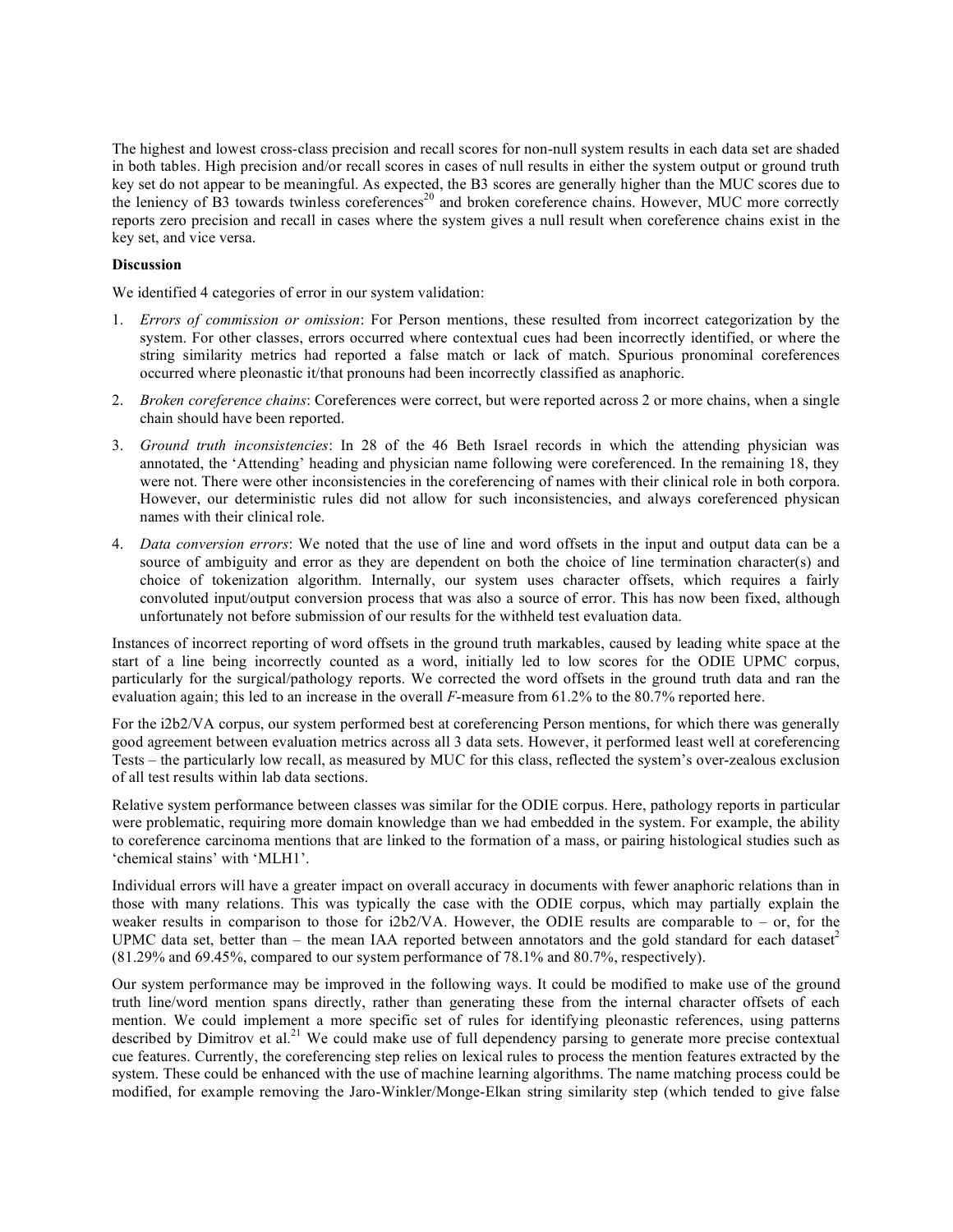positives for de-identified name fragments) and instead checking for a surname-only match, although this would be dependent on the de-identification process used.

#### **Conclusion**

We have developed a lexical rule-based system that uses a common approach to resolving coreference across a wide variety of clinical records comprising discharge summaries, progress notes, pathology, radiology and surgical reports from a variety of sources. The system uses a number of reusable modules and techniques that may be of benefit to the research community. Overall the system is fairly strong at coreference resolution of persons, treatments/procedures and clinical problems/symptoms/diseases, but is weaker at resolving coreference of anatomical and physiological terms, laboratory tests and results. We have validated the system against two training corpora, and aim to report final results for its performance against the withheld test corpora in due course.

#### **Acknowledgements**

Deidentified clinical records used in this research were provided by the i2b2 National Center for Biomedical Computing funded by U54LM008748 and were originally prepared for the Shared Tasks for Challenges in NLP for Clinical Data organized by Dr. Ozlem Uzuner, i2b2 and SUNY. Part of the data has been produced by the ODIE grant (R01 CA127979, NCI/NCBI, PI Crowley) and contributed to the i2b2/VA 2011 challenge under SHARP 4 (U01 SHARP 4, ONC, PI Chute). The author acknowledges funding and support from the Engineering and Physical Sciences Research Council (EPSRC) in carrying out this research as part of PhD studentship EP/P504872/1.

#### **References**

- 1. Zheng J, Chapman WW, Crowley RS, Savova GK. Coreference resolution: A review of general methodologies and applications in the clinical domain. J Biomed Inform. 2011; in press.
- 2. Savova GK, Chapman WW, Zheng J, Crowley RS. Anaphoric relations in the clinical narrative: corpus creation. J Am Med Inform Assoc. 2011;18(4):459-65.
- 3. Uzuner O. 2011 i2b2/VA co-reference annotation guidelines for the clinical domain. Available from: https://www.i2b2.org/NLP/Coreference/assets/CoreferenceGuidelines.pdf [Accessed 31 August 2011]
- 4. Cunningham H, Maynard D, Bontcheva K, Tablan V. GATE: A framework and graphical development environment for robust NLP tools and applications. Proceedings of the 40th Anniversary Meeting of the Association for Computational Linguistics (ACL'02), Philadelphia, 2002.
- 5. OGren PV. Knowtator: A plug-in for creating training and evaluation data sets for biomedical natural language systems. 9th International Protégé Conference. 2006.
- 6. Savova GK, Chapman WW, Zheng J. Anaphoricity Annotation Guidelines for the Clinical Domain. J Am Med Inform Assoc. 2011;18(4)(online supplement 2).
- 7. Miller GA. WordNet: a lexical database for English. Communications of the ACM 1995;38(11):39-41.
- 8. Aronson AR. Effective mapping of biomedical text to the UMLS Metathesaurus: the MetaMap program. Proc AMIA Symp. 2001;17-21.
- 9. Gooch P, Roudsari A. A tool for enhancing MetaMap performance when annotating clinical guideline documents with UMLS concepts. IDAMAP Workshop at 13th Conference on Artificial Intelligence in Medicine (AIME'11)
- 10. Wikipedia. List of medical abbreviations. Available from: http://en.wikipedia.org/wiki/List\_of\_medical\_abbreviations [Accessed 31 August 2011]
- 11. Lexical Systems Group. GSpell. Available from: http://lexsrv3.nlm.nih.gov/LexSysGroup/Projects/gSpell/current/index.html [Accessed 31 August 2011]
- 12. Lexical Systems Group. The SPECIALIST lexical tools. Available from: http://lexsrv3.nlm.nih.gov/Specialist/Summary/lexicalTools.html [Accessed 31 August 2011]
- 13. Wikipedia. Anatomical terms of location. Available from: http://en.wikipedia.org/wiki/Anatomical\_terms\_of\_location [Accessed 31 August 2011]
- 14. Wikipedia. Human anatomy. Available from: http://en.wikipedia.org/wiki/Human anatomy [Accessed 31 August 2011]
- 15. Rosse C, Mejino JV. A reference ontology for biomedical informatics: the Foundational Model of Anatomy. J Biomed Inform. 2003;36:478-500.
- 16. Cohen W, Ravikumar P, Fienberg S, Rivard K. SecondString: an open-source Java-based package of approximate string-matching techniques. Available from: http://secondstring.sourceforge.net/ [Accessed 31 August 2011]